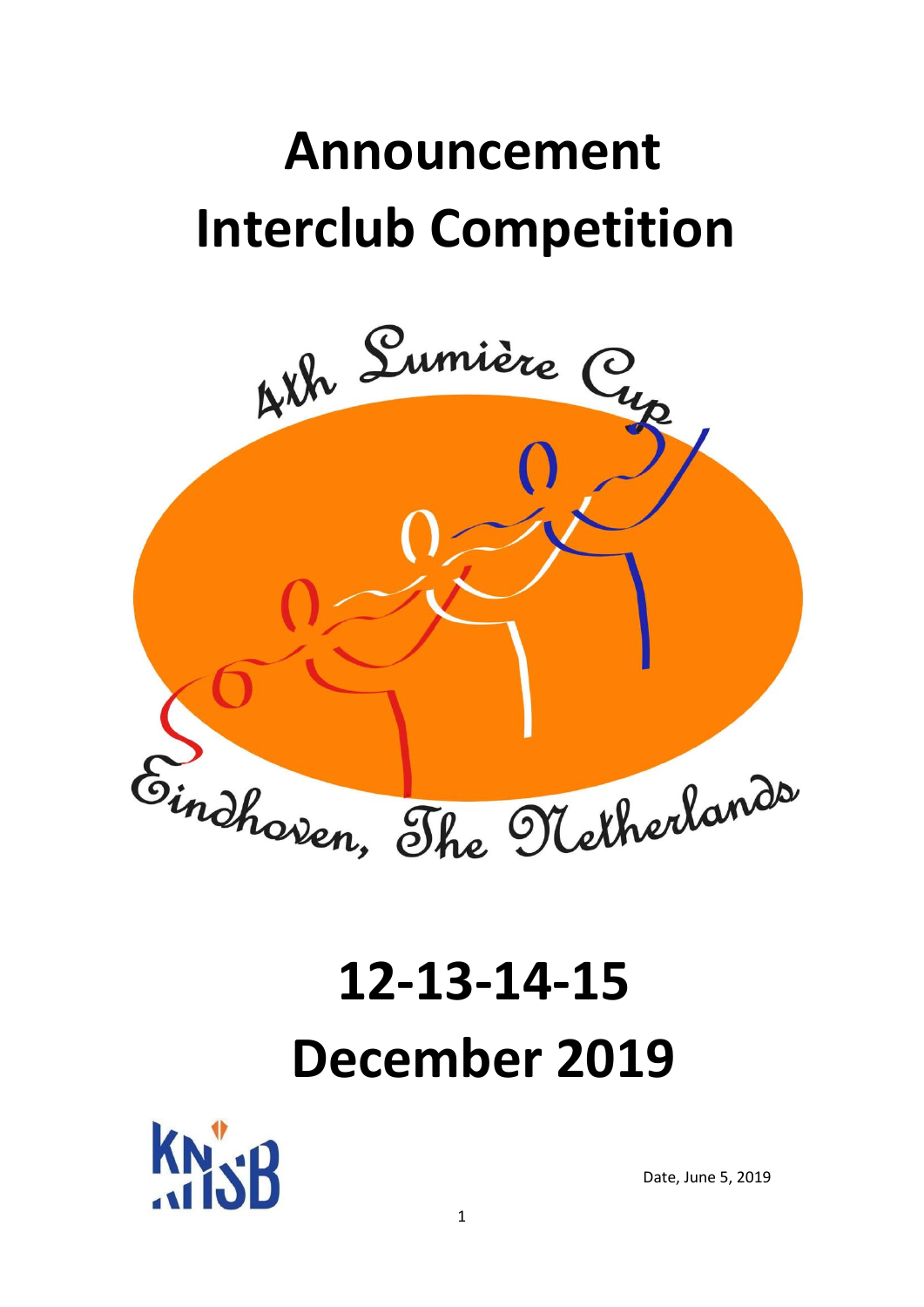#### **ANNOUNCEMENT LUMIÈRE CUP 2019**

The Dutch Federation, **K**oninklijke **N**ederlandsche **S**chaatsenrijders **B**ond (KNSB), together with Stichting Lumière Cup have the great pleasure to inform all ISU members that we will organise the 4th Lumière Cup from Thursday the 12th of December until Sunday the 15th of December 2019.

This Interclub Synchronized Skating Competition will take place at the Ice Rink in Eindhoven, The Netherlands and will include the following categories:

- $\triangleright$  Pre-Juvenile
- $\triangleright$  Juvenile
- $\triangleright$  Basic Novice
- $\triangleright$  Junior B (Free Skating program only)
- $\triangleright$  Senior B (Free Skating program only)
- $\triangleright$  Mixed Age
- $\triangleright$  Adult

#### **GENERAL RULES**

The Lumière Cup 2019 will be conducted in accordance with the ISU Constitution, ISU General Regulations 2018 and Special Regulations & Technical Rules for Synchronized Skating 2018 as well as applicable ISU Communications. The teams must belong to an ISU Member (Rule 130, paragraph 7), the ages must be within the limits specified in Rule 108, paragraph 3. All skaters must qualify with regard to eligibility according to Rule 102 and participation and citizenship requirements according to Rule 109. (This for all categories).

The Free Skating programs of the categories Pre-Juvenile, Juvenile and Basic Novice and Adult will be according to the rules of the ISU for Basic Novice. The free program of the category Mixed Age will be according to the rules of the Mixed Age.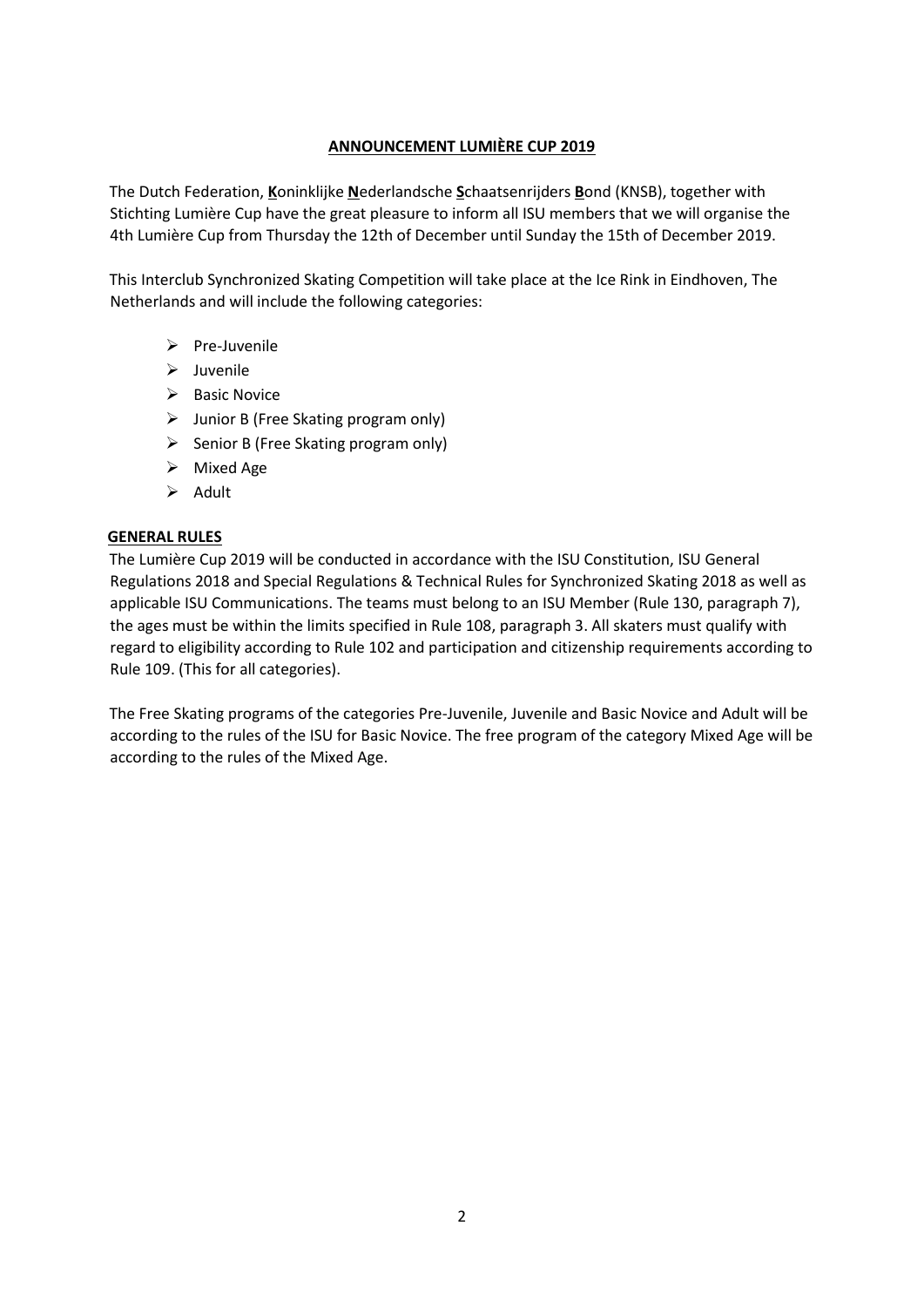#### **TECHNICAL DATA**

The technical data for all categories are:

Senior B: at least 15 years before the 1st of July 2019, 12 to 16 skaters with a maximum of 4 alternates.

• Free Skating program 4 minutes (+/- 10 sec) Factor 1.6 Well Balanced Program Content according to Communication 2236 Senior Free Skating program

 Junior B: at least 13 years but have not reached the age of 19 before the 1st of July 2019, 12 to 16 skaters with a maximum of 4 alternates.

• Free Skating program 3 minutes 30 seconds (+/- 10 sec) Factor 1.6 Well Balanced Program Content according to Communication 2236 Junior Free Skating program

 $\triangleright$  Adult: must have reached the age of 18 years old with 50% over 25 by the 1st of July 2019, up to 16 skaters with a maximum of 4 alternates.

• Free Skating program 3 minutes (+/- 10 sec) Factor 1.6 Well Balanced Program Content according to Communication 2238 Basic Novice

- $\triangleright$  Mixed Age: no age limit, 8-16 skaters with a maximum of 4 alternates,
	- Free Skating program 3 minutes (+/- 10 sec**)** Factor 1.6
	- Well Balanced Program Content according to Communication 2236 Mixed Age Vaults and lifts are not permitted
- $\triangleright$  Basic Novice: at least 10 years but have not reached the age of 15 before the 1st of July 2019, 12-16 skaters with a maximum of 4 alternates.
	- Free Skating program 3 minutes (+/- 10 sec) Factor 1.6

Well Balanced Program Content according to Communication 2338 Basic Novice

- $\triangleright$  Juvenile: not older than 12 years by the 1st of July 2019, 8-16 skaters with a maximum of 4 alternates.
	- Free Skating program 3 minutes (+/- 10 sec**)** Factor 1.6

Well Balanced Program Content according to Elements: Communication 2238 Basic Novice

 $\triangleright$  Pre-Juvenile: not older than 10 years old by the 1st of July 2019, 8-16 skaters with a maximum of 4 alternates.

• Free Skating program 3 minutes (+/- 10 sec**)** Factor 1.6

Well Balanced Program Content according to Communication 2238 Basic Novice

For categories Senior B, Junior B, Juvenile and Pre-Juvenile the rule of 80%/20% applies to the total number of skaters skating the program:

- at least 80% must meet the age category
- 20% or less may be outside the age criteria of the category with a maximum of two years.

| <b>Total</b> | 16 | 15 | 14 | 13 | 1つ<br>-- | 11 | q |  |
|--------------|----|----|----|----|----------|----|---|--|
| Age cat      | 13 |    | 11 | 1Λ | 10       |    |   |  |
| Free         |    |    | ÷  |    |          |    |   |  |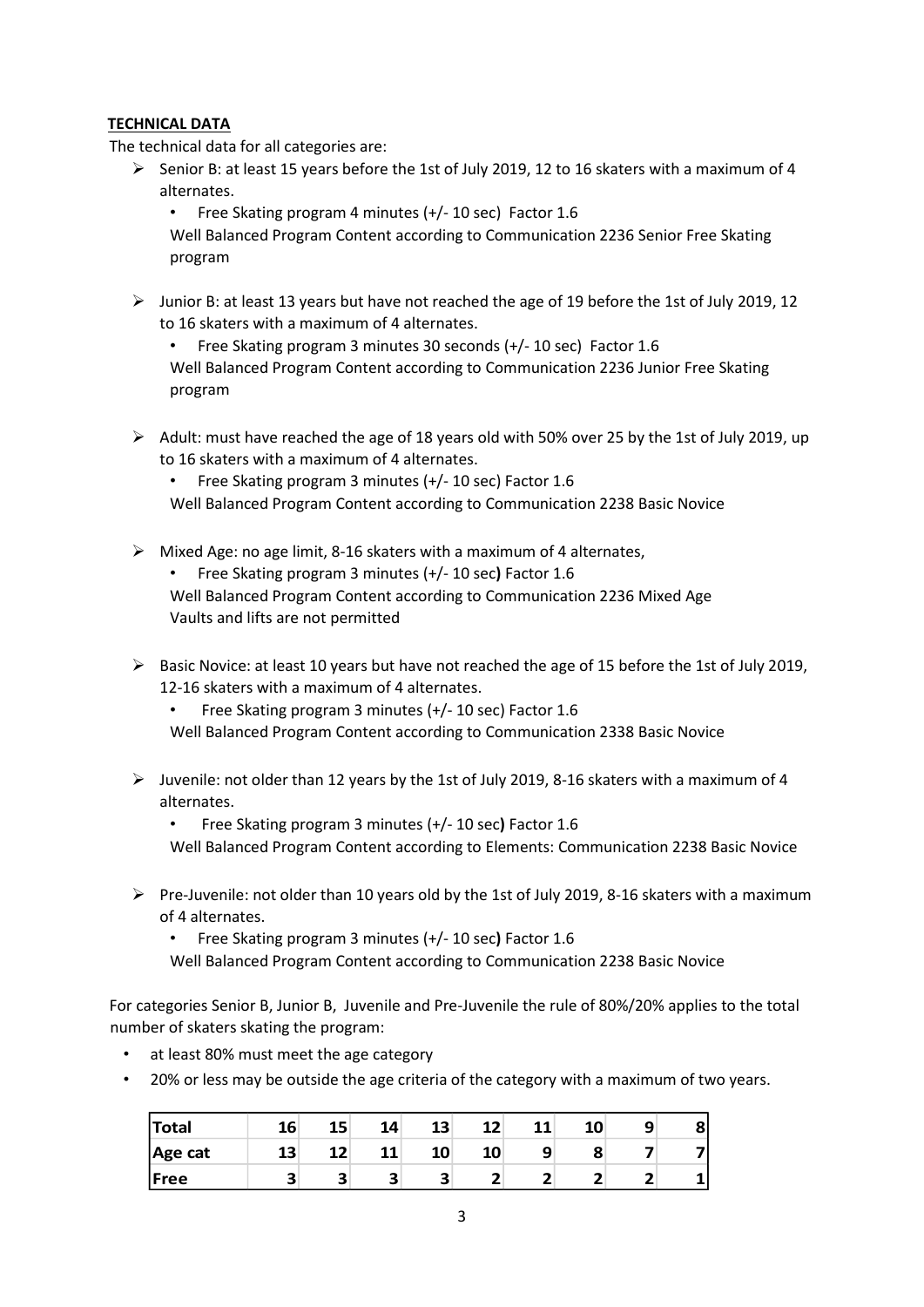#### **VENUE**

The competition will be held in Eindhoven, the Netherlands at ice rink IJSSPORTCENTRUM EINDHOVEN. The competition rink is covered, closed and heated and measures 60 x 30 meter and has a seating capacity of approximately 1.700 seats.

The outdoor training rink is covered, not closed and not heated and measures 60 x 30 meter. The competition and official practice will only take place at the indoor rink.



IJssportcentrum Eindhoven Antoon Coolenlaan 3 5644 RX Eindhoven The Netherlands www.ijssportcentrum.nl





Indoor rink Outdoor rink

#### **ENTRIES**

Please be so kind to notify us **your intention to participate** at the competition not later than the **23rd of September 2019 23:59**, so we can begin planning for your attendance **(PRELIMINARY ENTRY FORM – FORM 1)**. ). Please also fill **Appendix A** if you are interested in information about any of the services we can offer you. This would help us a lot in our planning preparation.

The final entries have to reach us at the **7 th of October 2019 23:59.**

The organizing committee reserves the right to limit the number of teams per country, or refuse entry if the maximum number of teams we can accommodate have entered the competition.

Please direct all your inquiries & applications to:

- Lumière Cup
- Mrs. Ellie van Soest / Mrs. Monique de Brouwer
- E-mail: lumierecup@hotmail.com

### **CLOSING DATE PRELIMINARY ENTRY: 23rd of September 2019 CLOSING DATE OF FINAL ENTRIES : 7th of October 2019**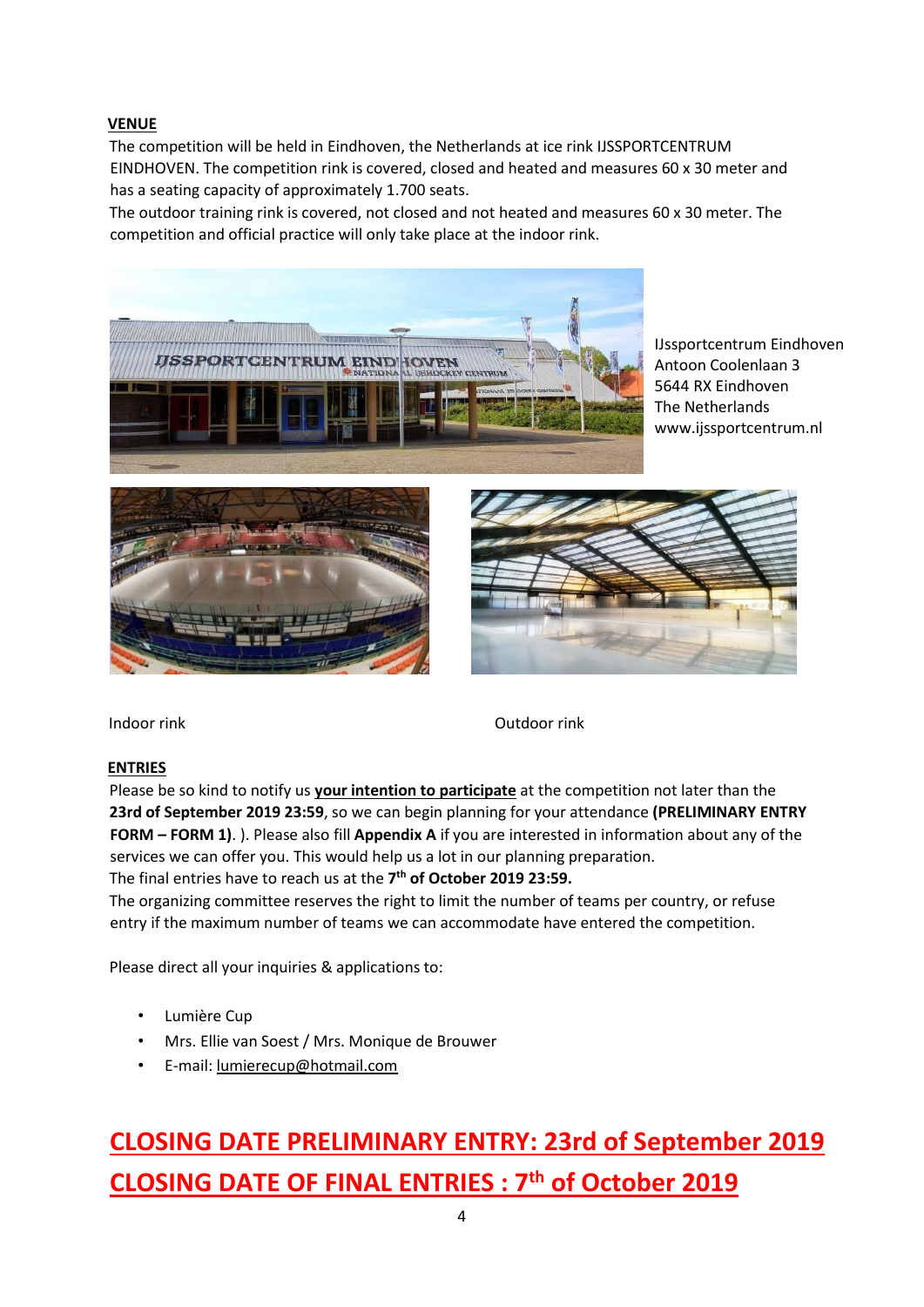#### **ENTRY FEE**

The entry fee for Free Skating program only  $\mathbf{F} \in \mathcal{L}$  =  $\mathbf{F}$  400 per team

These entry fees do not include any extra practice ice.

The payment of the entry fee must be received on the bank account of Stichting Lumière Cup latest at the final closing date of entries at the 7<sup>th</sup> of October 2019 by credit transfer (the bank draft expenses will be charged to the registering teams and not to the organiser of the competition). No refunds can be given after the  $7<sup>th</sup>$  of October 2019. The team registration will be valid only after payment of the entry fee.

Teams which sent in the pre-entry in an earlier stage are urgently requested to inform the organisation if the team will not participate in the end. Please notify the organisation as soon as possible but before the 7<sup>th</sup> of October 2019.

| Account Holder: |   | Stichting Lumière Cup |  |
|-----------------|---|-----------------------|--|
| <b>IBAN</b>     | ٠ | NL84RABO0334619637    |  |
| <b>BIC</b>      | ٠ | RABONL2U              |  |

Clearly point out: "Lumière Cup 2019, the name of the team and category in all payments". Commissions and any bank transaction fees will be at your charge and have to be paid directly to the bank. The organizing committee must receive the net amount of above mentioned entry fees.

#### **UNOFFICIAL PRACTICE ICE**

Unofficial practice ice for all teams is available on Tuesday the  $10^{th}$ . Wednesday the  $11^{th}$ . Thursday the 12<sup>th</sup> of December at IJssportcentrum Eindhoven. For earlier or later unofficial practice ice please contact us. It is possible to reserve practice ice per block of 15 minutes, with a minimum of 2 blocks. Costs are € 60 per block for the indoor rink which is available on Tuesday, Wednesday and Thursday . Cost are € 45 per block for the outdoor rink which is available on Tuesday, Wednesday and Thursday. The outside rink is open but roofed. Measurement of both rinks are 60 x 30 meter. The available unofficial practice time, will be divided on first come, first served base and can be changed for any reason at the discretion of the Organizing Committee. Please use FORM 5 to order any practice ice. Extra practice ice must be paid in advance directly after reservation request.

#### **PROGRAM CONTENT SHEETS**

Along with the official entry form (FORM 2), teams should send the planned program content sheets (FORM 6a for all categories) one per program. Planned Programs can be adjusted after official practice.

#### **LIST OF TEAM MEMBERS**

Along with the entry form (FORM 2), teams should send the list of team members (FORM 3 for all categories), one per program. The national passport for each skater of the teams taking part in the competition will be checked during the accreditation. Any skater who is not a national of the country for which they are competing, must have a release certificate. The list of team members can be adjusted upon accreditation.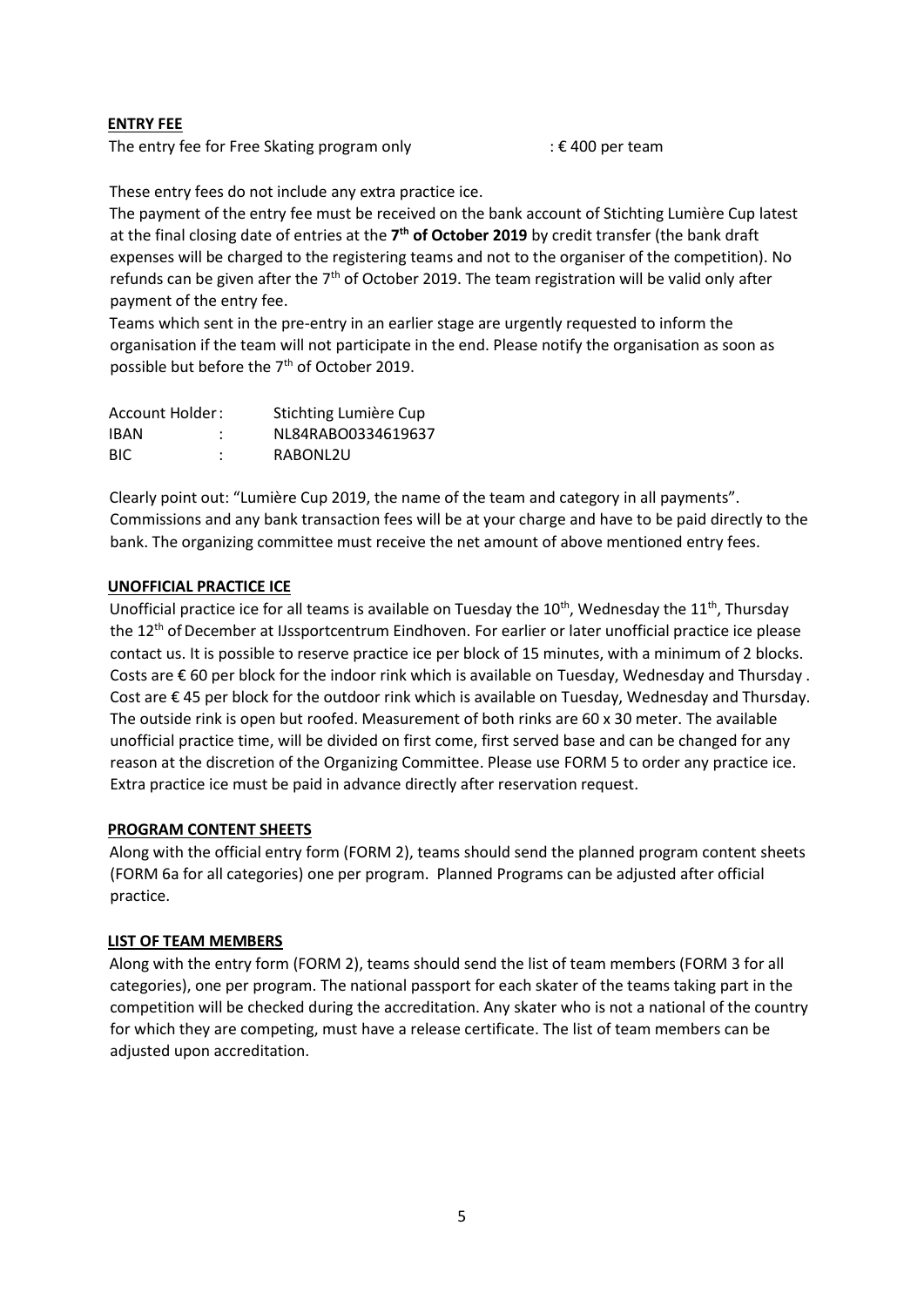#### **JUDGES & OFFICIALS**

The panel of Judges is composed for each category of :

- 1 Referee
- 1 Referee's Assistant Ice Level
- 3-5 Judges
- 1 Technical Controller
- 1 Technical Specialist
- 1 Assistant Technical Specialist
- 2 Data/Replay Operator

Each participant country may enter two judges on synchronized skating. Travel, accommodation and meals will be paid for the Technical panel and the Referee by the organizing committee as well as the accommodation and meals for the judges. Teams are invited to bring judges or technical panel.

#### **JUDGES MEETING**

The initial Judges Meeting is planned to take place at IJSSPORTCENTRUM EINDHOVEN in the morning of Sunday the 15th of December 2019.

#### **MUSIC**

All teams shall provide their competition music in advance by emailing an MP3-file through "We Transfer" to the following email-address: lumierecup@hotmail.com. Teams must send their music not later than the 10<sup>th</sup> of November 2019 (Please use FORM 4).

Each email message should only contain one music file. The subject of the email and the name of the file should be in the format "category-name of the team" (for example Junior B – Team ABC.mp3). Upon accreditation all teams shall bring their competition music of excellent quality on CD (no mp3cd) as a backup. The CD must be properly inserted in its original case, must clearly show the name of the team, the category, the type of program (short/free) as well as the exact running time of the music (not skating time). Only one program in one track per CD is permitted.

#### **STARTING ORDER/DRAW**

The starting order will be determined by draw. The draw will be done at the latest at Thursday the 12<sup>th</sup> of December 2019 and will be published and will be published on the competition website and competition Facebook page not later than 23:59 PM.

#### **OFFICIAL PRACTICE**

Each team will be allocated a period of official practice on the competition rink described in the table below:

| <b>Free Skating Program</b> |            |
|-----------------------------|------------|
| Senior B                    | 12 minutes |
| Junior B                    | 12 minutes |
| Adult                       | 10 minutes |
| Mixed Age                   | 10 minutes |
| <b>Basic Novice</b>         | 12 minutes |
| Juvenile                    | 10 minutes |
| Pre-Juvenile                | 10 minutes |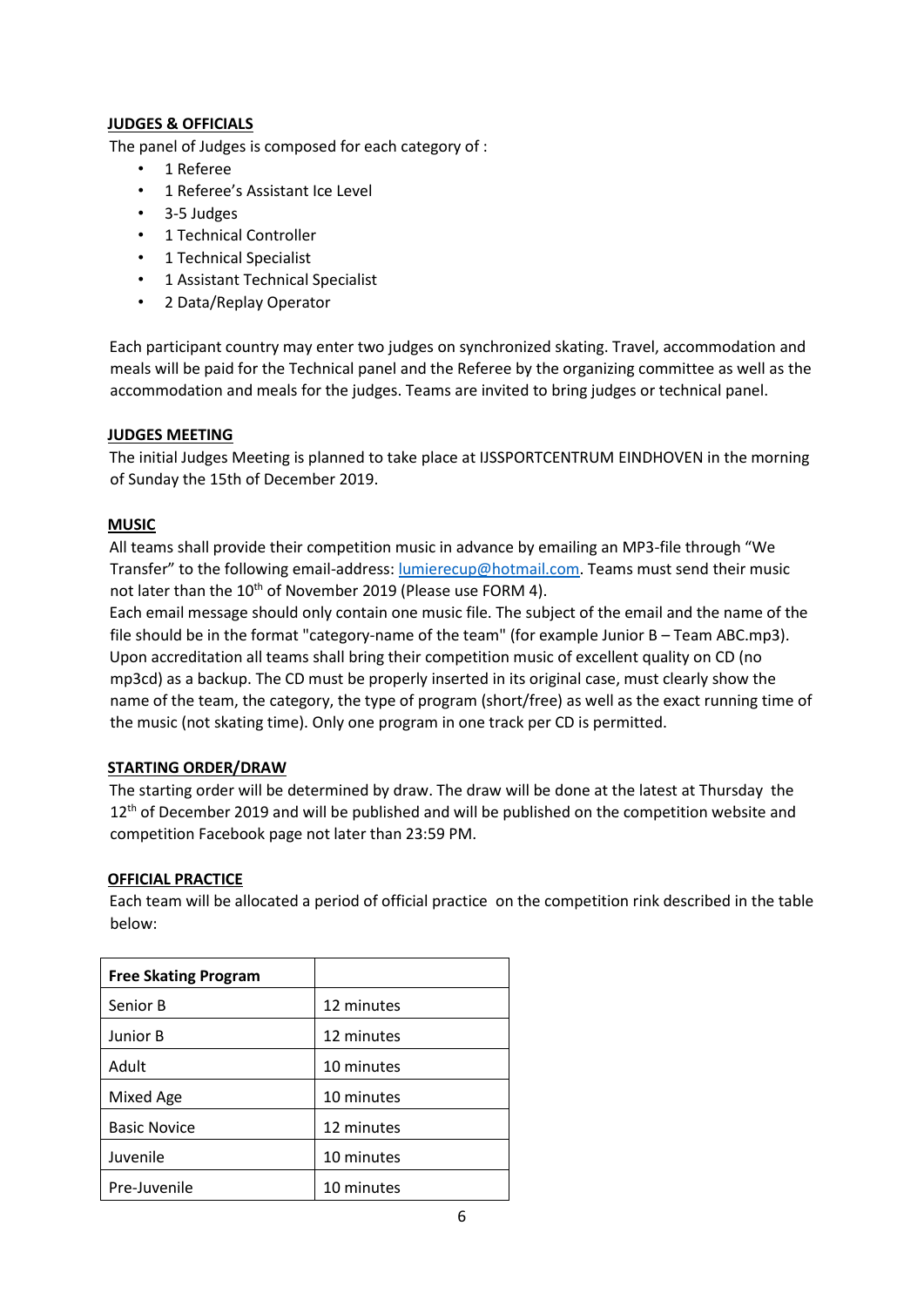The music will start:

- In the practice of 10 minutes: After 1:30 minute and after 6:00 minutes
- In the practice of 12 minutes: After 1:30 minute and after 7:00 minutes

The competition and official practice will only take place at the indoor rink.

The intention of the organizing committee is to plan the official practice of the Free Skating programs on Sunday 15th of December 2019. This schedule is depending on the number of teams taking part in the competition. The definite timetable will be published at the 21st of October 2019.

#### **CLOSING CEREMONY**

The closing ceremony will be held right after the end of the competition. Trophies will be awarded to the top three teams of each category. Medals will be presented to all skaters (1 per competitor) of teams. All skaters of all teams are invited to take part in the closing ceremony on the ice. We will fill you in with the details at a later stage.

#### **PROVISIONAL TIMETABLE**

The intention of the Organizing Committee is to plan the interclub competition on Sunday the 15th of December 2019 depending on the number of teams participating in the competition. The definite timetable will be published at the 21st of October 2019.

#### **REGISTRATION & ACCREDITATION**

All participating teams and officials are invited to register/accreditate from Thursday 12<sup>th</sup> of December or by appointment at Wednesday  $11<sup>th</sup>$  of December at the IJssportcentrum Eindhoven. A welcoming/accreditation/info desk will be in place at the ice rink from Thursday the 12<sup>th</sup> of December and during the whole competition. Every team will receive passes for team members as mentioned at the team list (FORM 3). Every team will also receive passes for 1 manager, 1 coach, 1 co-coach and 2 team chaperones.

#### **TICKETS**

Tickets can be ordered in advance : [lumierecup@hotmail.com](mailto:lumierecup@hotmail.com) Tickets are also available at the event.

The prices of the tickets are:

| $\bullet$ | Friday   | : € 15,00 |
|-----------|----------|-----------|
| $\bullet$ | Saturday | ∶€ 17,50  |

- $\bullet$  Sunday : € 15,00
- Event ticket : € 30,00
- $\bullet$  Pré-sale event ticket : € 25.00

#### **DOPING**

An anti-doping control can take place and will be in accordance with the valid ISU Anti-Doping Rules (ISU Communication No. 2213-2243). It is also not permitted to use alcohol during the competition by any of the competitors.

#### **OFFICIAL SOCIAL MEDIA**

Please like our FB page:<https://www.facebook.com/lumierecup/> Website: [www.lumierecup.com](http://www.lumierecup.com/) Instagram[: lumierecup](https://www.instagram.com/lumierecup/?hl=nl)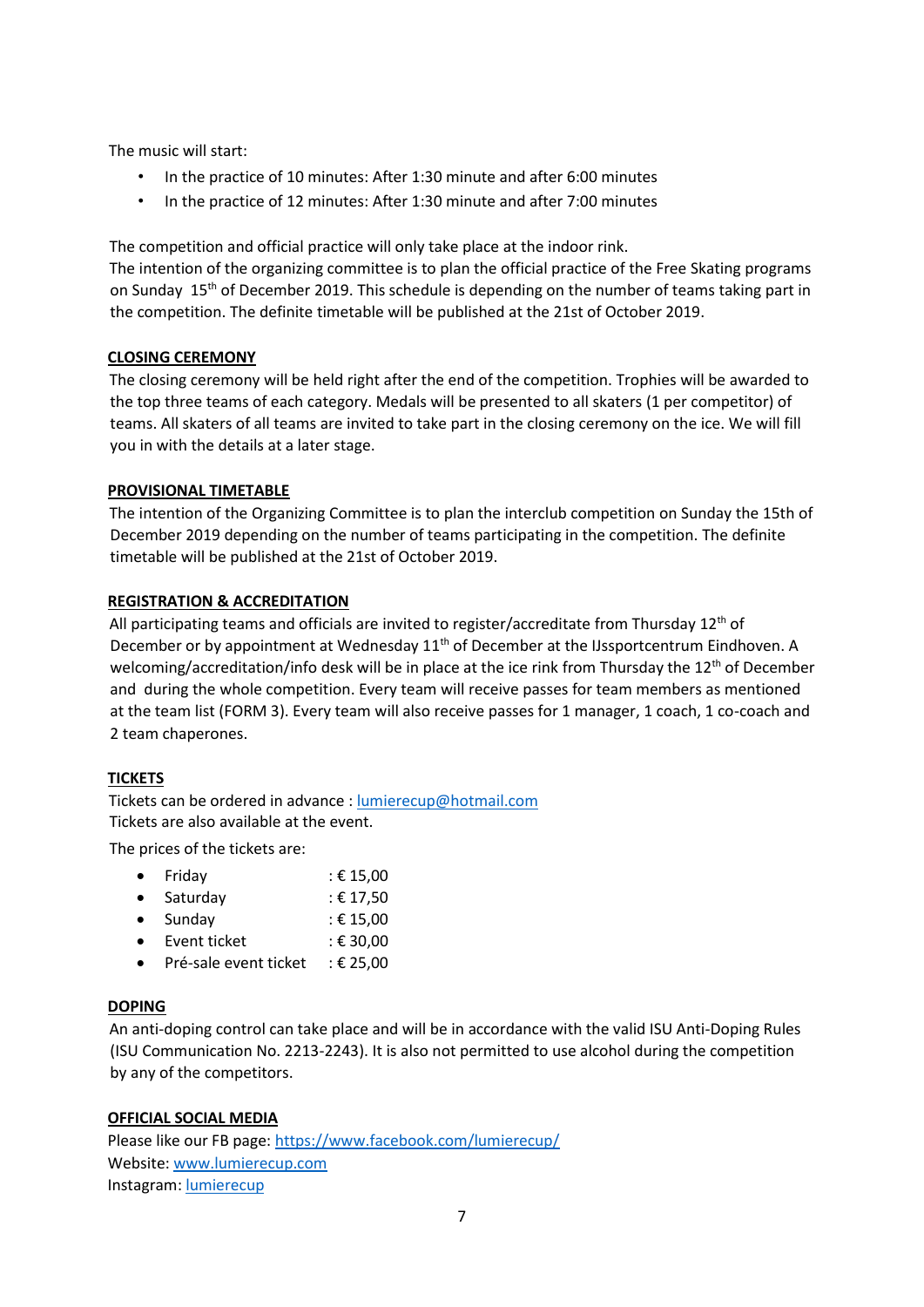#### **MEALS**

There will be a possibility to order meals for the teams and accompanies. More information will follow in a later stage through "First information".

#### **ACCOMMODATION & HOTEL INFORMATION**

At this moment we are consulting with hotels in the nearby surroundings for special rates. We will inform you at a later stage through "First information" about the possibilities. There are some hotels within walking distance of the ice rink.

#### **TRANSPORT**

Transport to the ice rink has to be organised by the participating team but we will offer transportation at special rates from hotels to ice rink. Transportation from airport to your hotel can be provided by transportation companies for special prices. Please contact us if you have any requests for transportation (Appendix A).

#### BY PLANE

There are several airports nearby Eindhoven. See list below:

| From Airport - Rink                     | <b>Distance</b>  | Travel time (airport - rink) |
|-----------------------------------------|------------------|------------------------------|
| Eindhoven (NL)                          | $10 \mathrm{km}$ | 13 min by car/taxi           |
| Rotterdam (NL)                          | 122 km           | 83 min by car/taxi           |
| Amsterdam (NL)                          | 132 km           | 83 min by car/taxi           |
| Maastricht (NL)                         | 77 km            | 50 min by car/taxi           |
| Dusseldorf, Weeze (DUI)                 | 70 km            | 70 min by car/taxi           |
| Dusseldorf (DUI)                        | 112 km           | 73 min by car/taxi           |
| Brussels National (Zaventem) (BE)       | 124 km           | 79 min by car/taxi           |
| Brussels South Airport (Charleroi) (BE) | 183 km           | 120 min by car/taxi          |

#### BY TRAIN

From several airports there is a train connection or bus connection to Eindhoven

- Trains in the Netherlands: www.9292.nl
- For trains from Europe to The Netherlands[: www.goeuro.nl](http://www.goeuro.nl/)
- For busses[: https://www.flixbus.nl/](https://www.flixbus.nl/)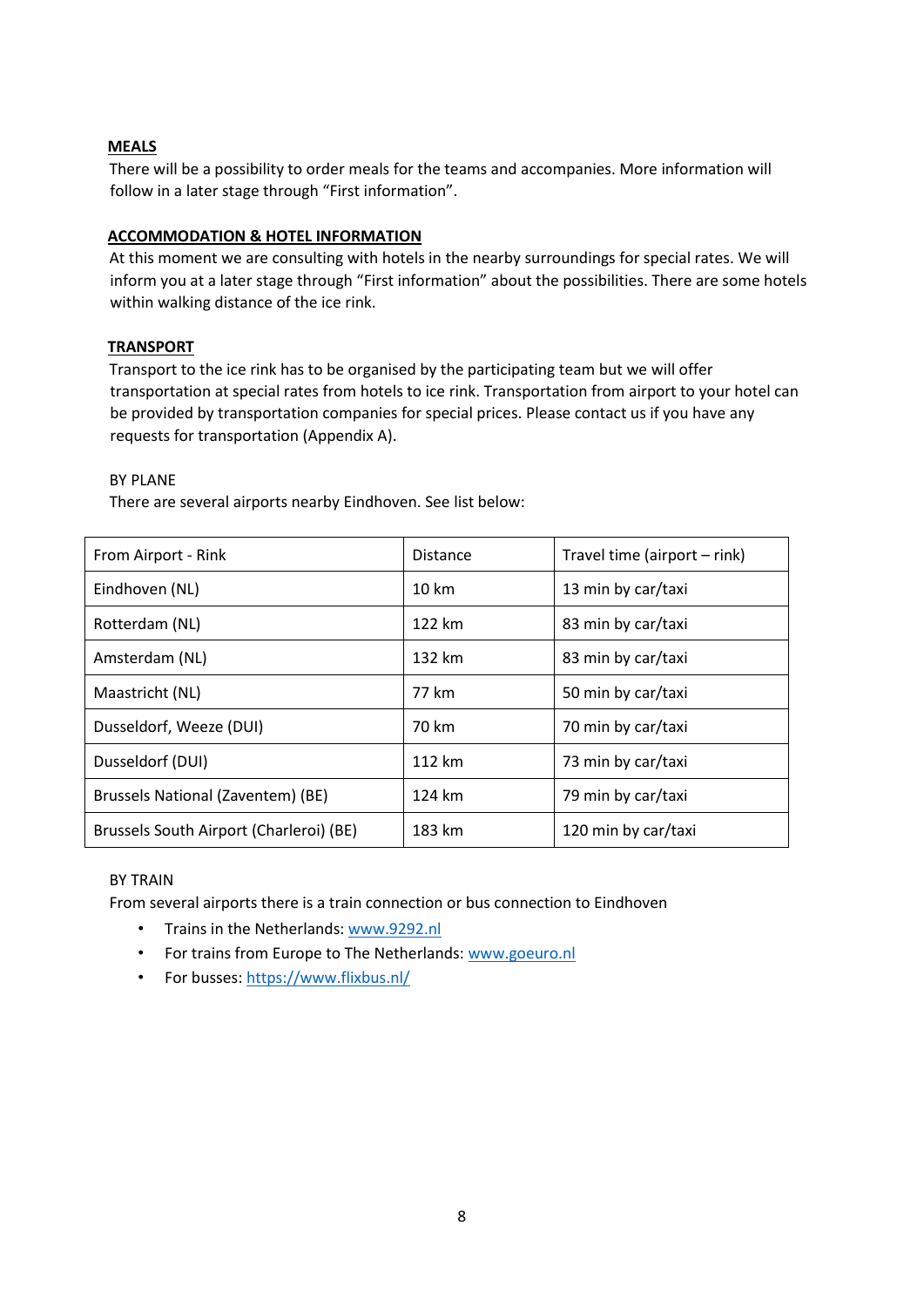



#### **ORGANISATION**

The organisation of the competition is the responsibility of the organizing committee. It reserves the right to take any measures necessary to ensure that the competition runs smoothly. All decisions concerning such measures will be taken with the agreement of the Referee.

#### **LIABILITY**

In accordance with the ISU rule 119, the organizing committee of the Lumière Cup 2019 will assume no responsibility or liability with respect to bodily or personal injury or for property loss or damage incurred by competitors or officials in connection with the Lumière Cup 2019.